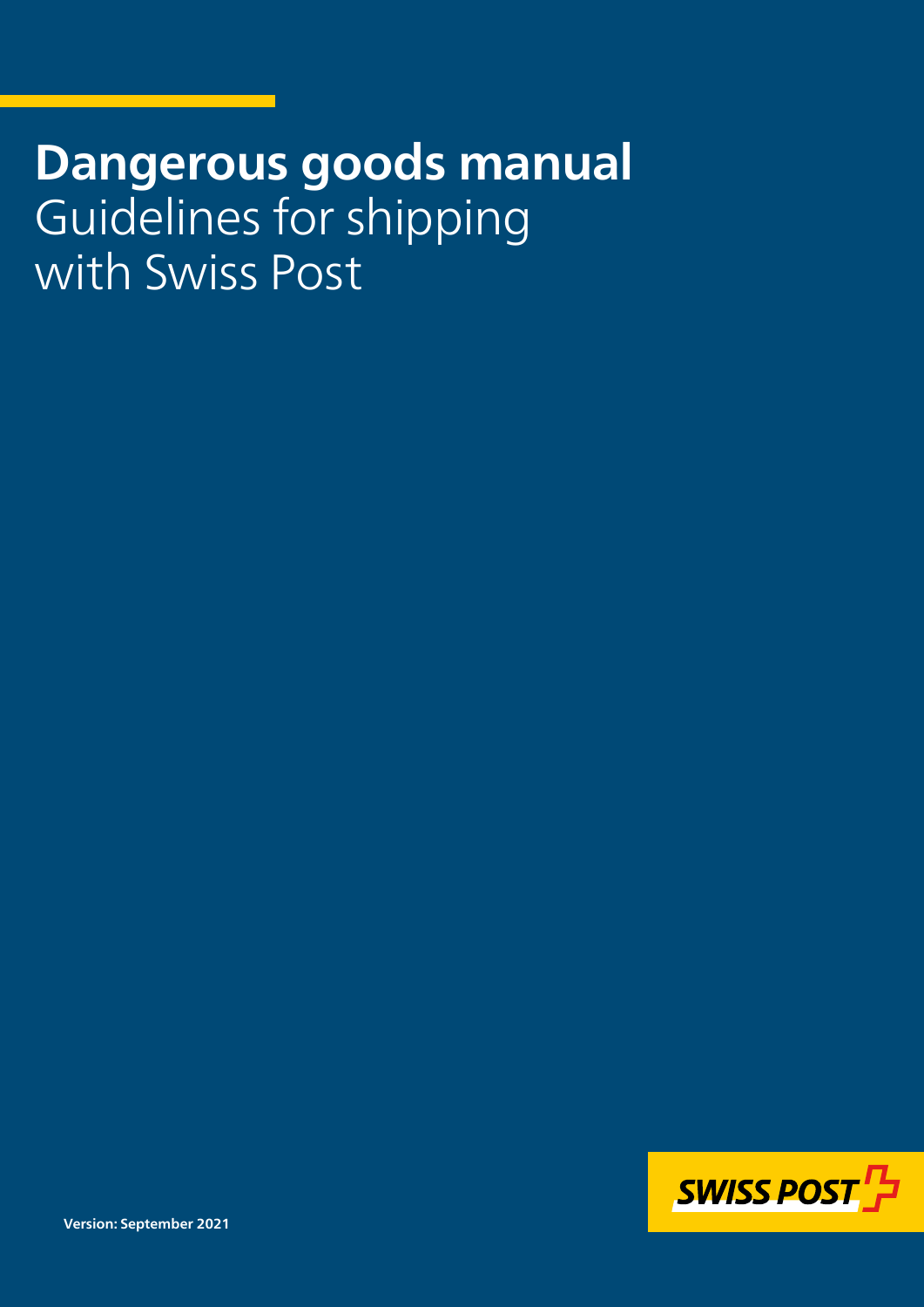# **Contents**

| 1                       | Introduction                                                           | $\overline{\mathbf{3}}$ |
|-------------------------|------------------------------------------------------------------------|-------------------------|
|                         |                                                                        |                         |
| $\overline{2}$          | Dangerous goods in the parcel channel                                  | $\overline{4}$          |
| 2.1                     | Permitted dangerous goods                                              | $\overline{4}$          |
| 2.2                     | Packaging and labelling                                                | 5                       |
| 2.2.1                   | Dangerous goods in limited quantities (LQ) as per 3.4 ADR              | 5                       |
| 2.2.2                   | Dangerous goods in excepted quantities as per 3.5 ADR                  | 6                       |
| 2.2.3                   | Low-power lithium batteries and equipment containing lithium batteries | $\overline{7}$          |
| 2.2.4                   | UN3373, biological substance, category B                               | 8                       |
| 2.2.5                   | Excepted medical samples                                               | $\mathsf 9$             |
| 2.2.6                   | Dry ice                                                                | 9                       |
| 2.2.7                   | Small gas cylinders                                                    | 10                      |
|                         |                                                                        |                         |
| 3                       | Dangerous goods in the letter channel                                  | 11                      |
| 3.1                     | Permitted dangerous goods                                              | 11                      |
| 3.2                     | UN3373, biological substance, category B                               | 11                      |
| 3.3                     | Excepted medical samples                                               | 12                      |
|                         |                                                                        |                         |
| $\overline{\mathbf{4}}$ | <b>Notes</b>                                                           | 13                      |
|                         |                                                                        |                         |
| 5                       | <b>Consignment exclusions</b>                                          | 14                      |
| 5.1                     | Parcel post                                                            | 14                      |
| 5.1.1                   | Swiss-Express "Innight"                                                | 14                      |
| 5.2                     | Groupage service                                                       | 14                      |
| 5.3                     | Letter mail                                                            | 14                      |
|                         |                                                                        |                         |
| 6                       | Responsibilities of the sender                                         | 15                      |
|                         |                                                                        |                         |
| 7                       | Liability                                                              | 16                      |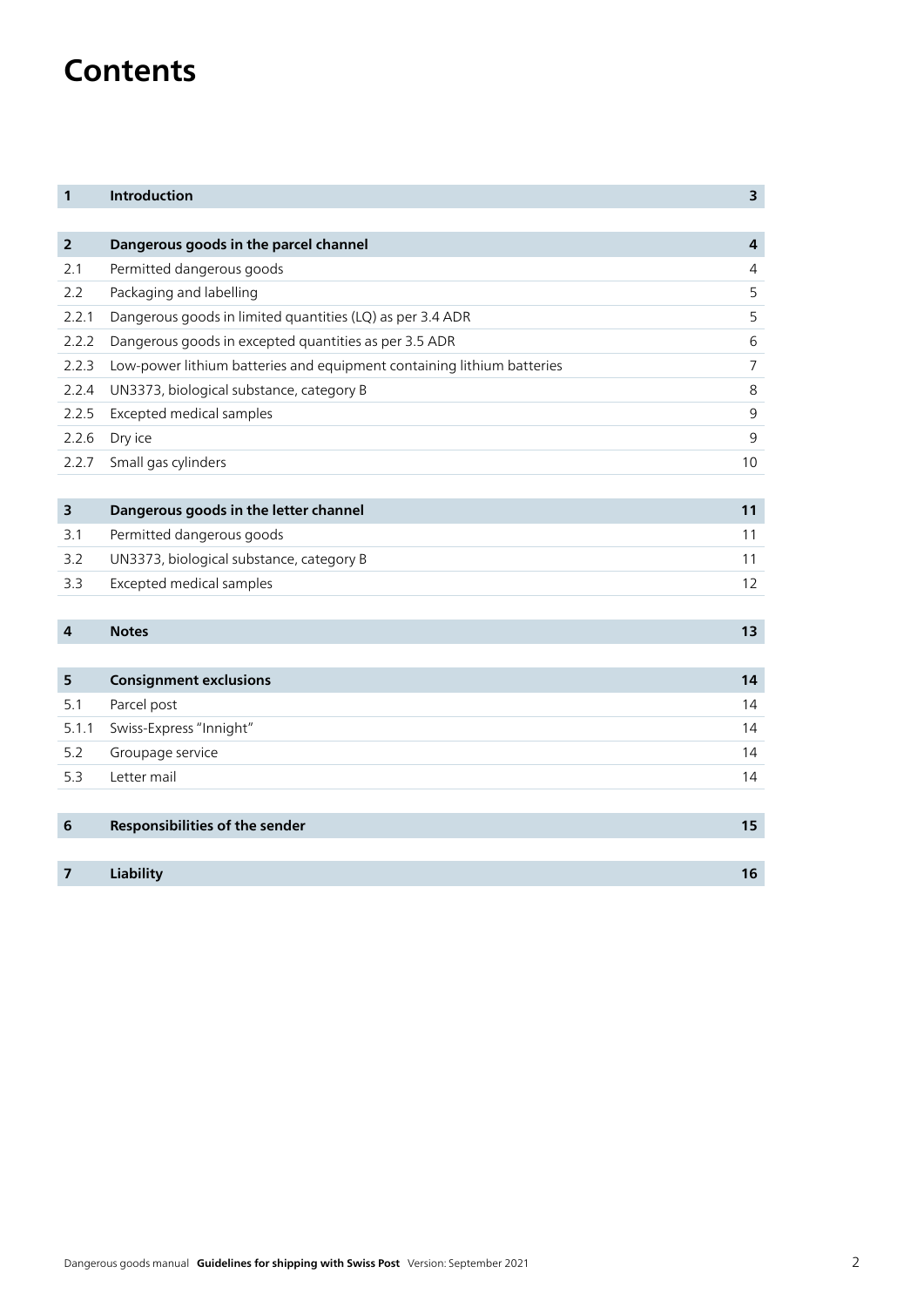# <span id="page-2-0"></span>**1 Introduction**

The transport of dangerous goods is subject to the national regulations of the SDR (Ordinance on the Carriage of Dangerous Goods by Road), and the international regulations of the ADR (Agreement concerning the International Carriage of Dangerous Goods by Road).

These regulations apply both to you as the sender and to Swiss Post as the carrier.

As the sender, you must ensure that only dangerous goods authorized for transport are handed over for transport, that the dangerous goods are correctly classified, labelled and packaged, that transport companies are informed about the type and quantity of dangerous goods and that any documents required are correctly issued and provided to the carrier.

An important aspect for the carriage of dangerous goods is also that staff responsible for the shipping of dangerous goods must be trained beforehand.

This manual provides essential information regarding the sending of dangerous goods by parcel post or letter mail. However, the information is not exhaustive. If you have any doubts or questions, contact us at [dangerous.goods@swisspost.ch.](mailto:dangerous.goods@swisspost.ch)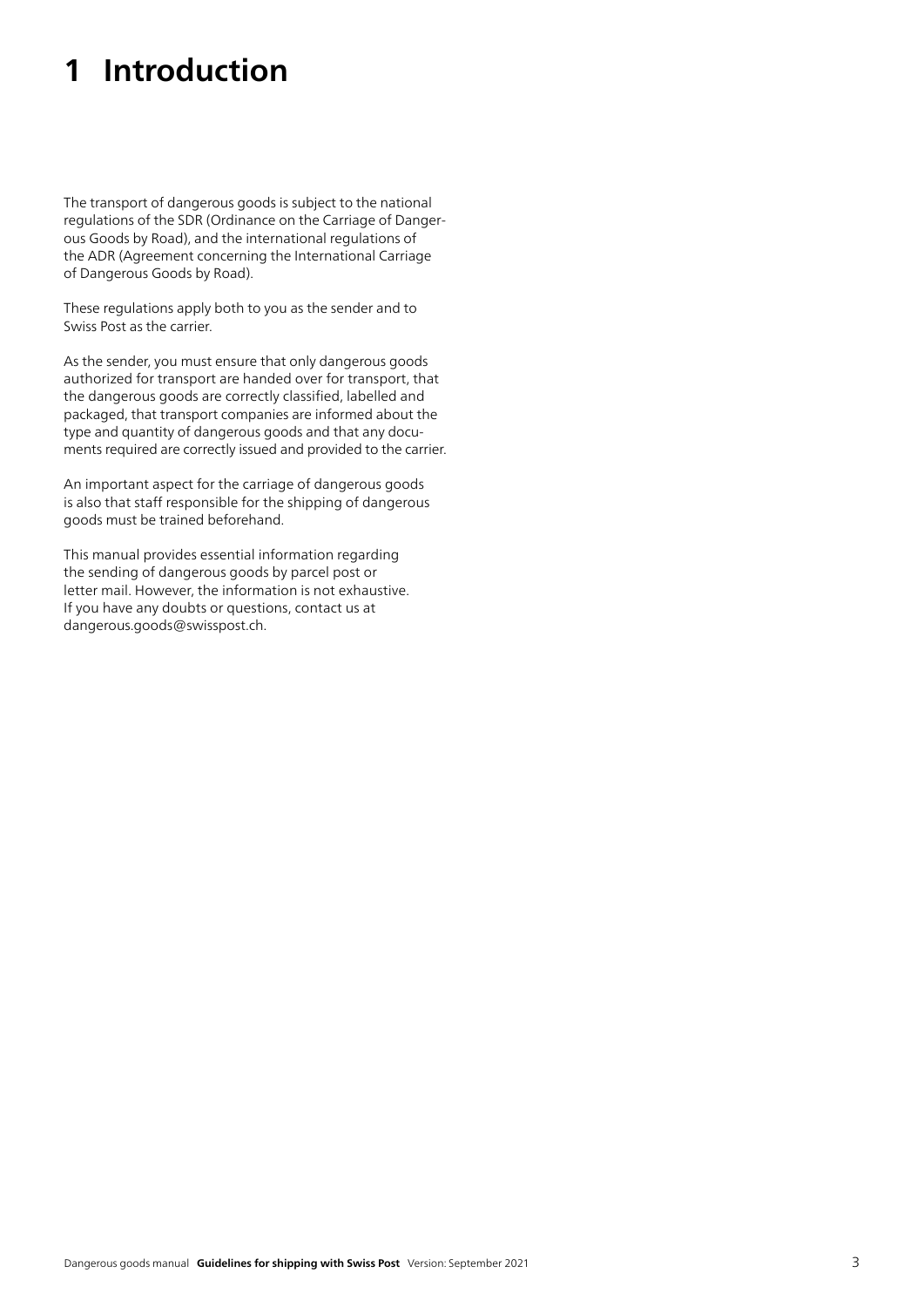# <span id="page-3-0"></span>**2 Dangerous goods in the parcel channel**

# **2.1 Permitted dangerous goods**

In the national parcel channel, shipping is only permitted for those dangerous goods that – based on their classification, a special provision, or a maximum permissible quantity per package – are partially or fully exempt from the Agreement concerning the International Carriage of Dangerous Goods by Road (ADR).

| <b>Description</b>                                         | Labelling/<br>markings                                                      |
|------------------------------------------------------------|-----------------------------------------------------------------------------|
| Dangerous goods in<br>limited quantities LQ<br>$(3.4$ ADR) |                                                                             |
| <b>Biological substances</b><br>category B                 | <b>BIOLOGICAL SUBSTANCE</b><br><b>CATEGORY B</b><br><b>UN3373</b>           |
| Medical<br>laboratory samples                              | <b>EXEMPT HUMAN SPECIMEN</b><br>$\alpha$ r<br><b>EXEMPT ANIMAL SPECIMEN</b> |
| Dry ice                                                    | <b>DRY ICE</b><br>$\alpha$ r<br>CARBON DIOXIDE, SOLID                       |
| Dry ice used<br>as coolant                                 | DRY ICE, AS COOLANT<br>or<br>CARBON DIOXIDE, SOLID AS<br>COOLANT            |
| Dangerous goods in<br>excepted quantities<br>$(3.5$ ADR)   |                                                                             |
| Lithium batteries<br>according to special<br>provision 188 | UN XXXX<br>TEL XXXXXXXXX                                                    |
| Cylinders according to<br>special provision 653<br>3.3 ADR | <b>UN 1013</b><br><b>UN 1006</b>                                            |
| UN 1006, UN 1013,<br>UN 1046, UN 1066                      | <b>UN 1066</b><br><b>UN 1046</b>                                            |

This list is not exhaustive. Ask us about special cases such as car batteries, lighters etc.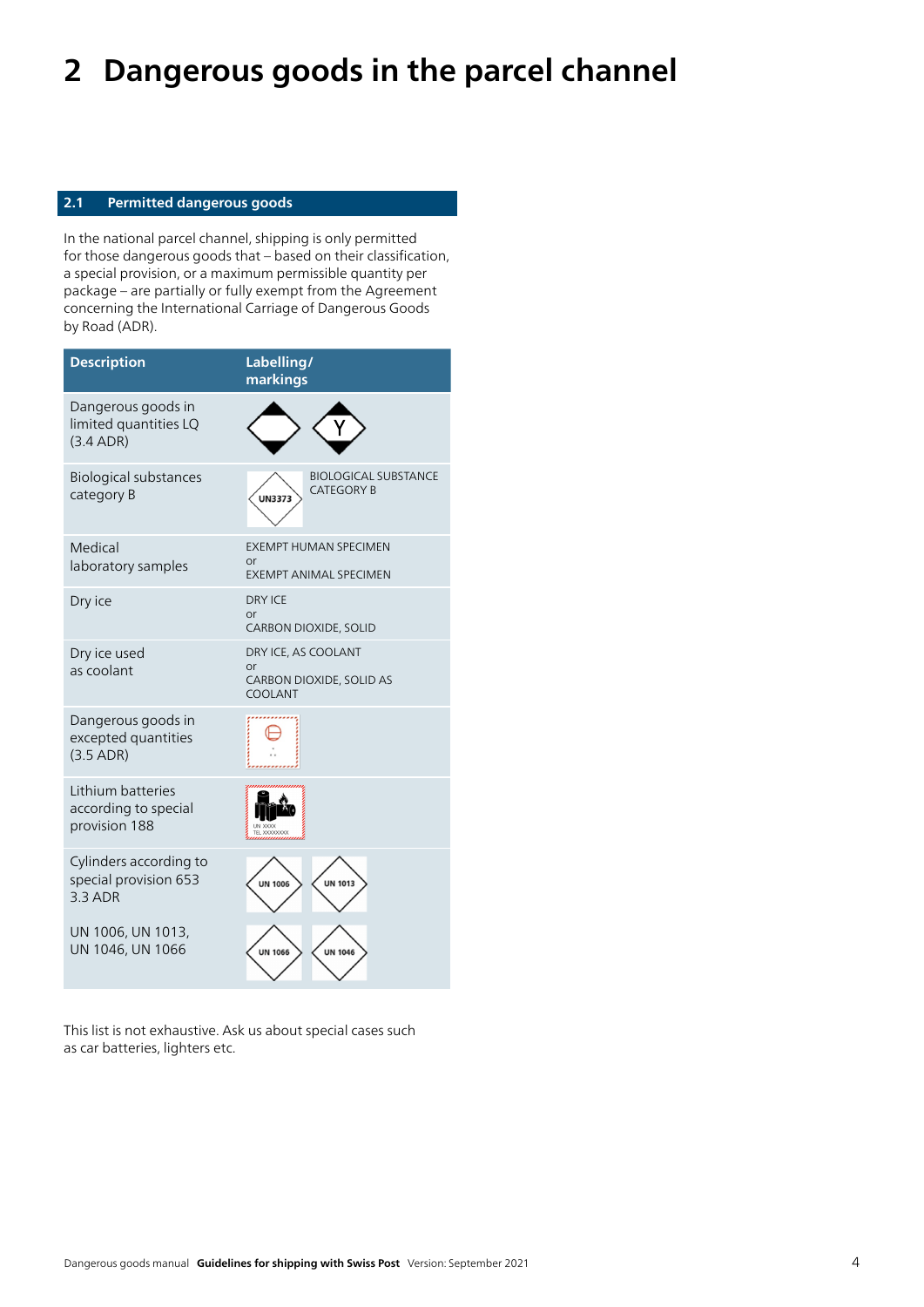# <span id="page-4-0"></span>**2.2 Packaging and labelling**

See below for details on the main dangerous goods permitted in the national parcel channel and what packaging and labelling requirements must be met so that those goods may be handed over to Swiss Post for shipping.

### **2.2.1 Dangerous goods in limited quantities (LQ) as per 3.4 ADR**

This exemption covers many everyday products such as spray cans, strong cleaning agents, solvents, disinfectants, car batteries, but also chemical substances and preparations.

# **Packaging**

Composite packaging consisting of:

- Outer packaging (sturdy, padded)
- Inner packaging (non-porous, mutual contact protection, opening upwards for liquids)

#### **Labelling**

- LQ diamond label:  $100 \times 100$  mm (if the container is too small, can be reduced to  $50 \times 50$  mm)
- Orientation arrows on two opposite sides in the case of liquids – Gross weight



# **Quantity**

- Maximum permissible quantity per inner packaging according to column 7a of the table below
- $-0 = LQ$  shipping not permitted!
- Maximum permissible gross weight of the package: 30 kg

| <b>UN</b><br>number | <b>Designation and</b><br>description | <b>Class</b> | Classi-<br>fication<br>code | Pack-<br>aging<br>group | <b>Hazard</b><br><b>label</b> | <b>Special</b><br>provi-<br>sions | <b>Limited and</b><br>excepted<br>quantities |                |
|---------------------|---------------------------------------|--------------|-----------------------------|-------------------------|-------------------------------|-----------------------------------|----------------------------------------------|----------------|
|                     | 3.1.2                                 | 2.2          | 2.2                         | 2.1.1.3                 | 5.2.2                         | 3.3                               | 3.4                                          | 3.5            |
| (1)                 | (2)                                   | (3a)         | (3b)                        | (4)                     | (5)                           | (6)                               | (7a)                                         | (7b)           |
| 2811                | TOXIC SOLID, ORGANIC,<br>N.O.S.       | 6.1          | T <sub>2</sub>              |                         | 6.1                           | 274<br>614                        | $\Omega$                                     | E <sub>5</sub> |
| 2811                | TOXIC SOLID, ORGANIC,<br>N.O.S.       | 6.1          | T <sub>2</sub>              | $\mathbf{H}$            | 6.1                           | 274<br>614                        | 500q                                         | E4             |

Excerpt from table 3.2a, ADR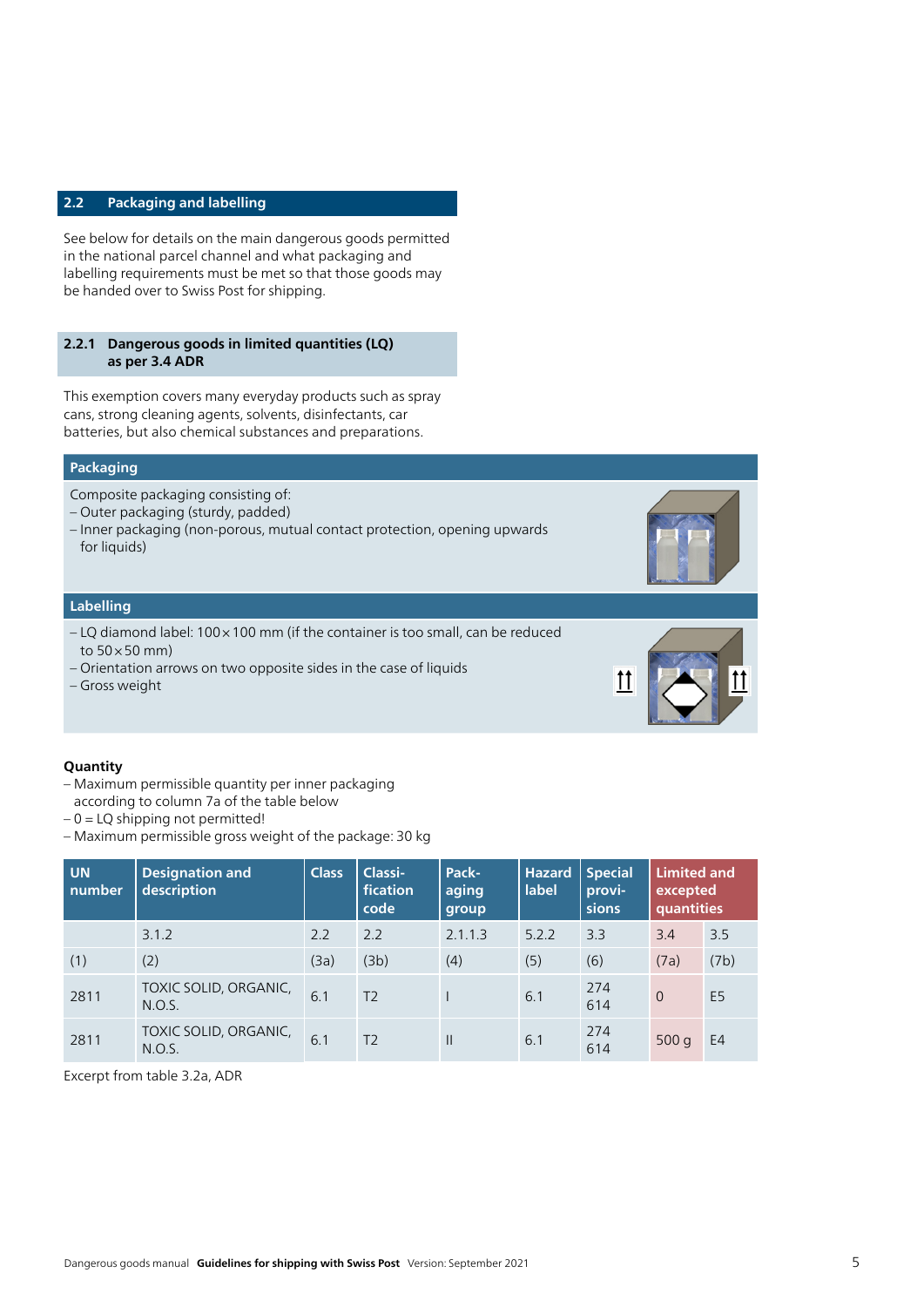# <span id="page-5-0"></span>**2.2.2 Dangerous goods in excepted quantities as per 3.5 ADR**

This exemption covers the smallest quantities of dangerous goods, such as those shipped by chemical laboratories for testing purposes.

# **Packaging**

- Triple-layer packaging, consisting of:
- Outer packaging (sturdy, padded)
- Intermediate packaging (absorbent material between primary and intermediate packaging)
- Primary packaging (non-porous, mutual contact protection, upward opening for liquids)

# **Labelling**

- $-$  EQ label: 100 $\times$  100 mm
- \* Enter main hazard according to table 3.2a, column 5 (only the first number!)
- \*\* Sender or recipient on the EQ label or on the same
- surface of the outer packaging on which the EQ label is located

# **Quantity**

- Maximum permissible quantity per inner packaging according to the code in column 7b of the table below
- E0 = EQ shipping not permitted!
- For a breakdown of the codes, see sub-section 3.5.1.2 of the ADR
- For the maximum permissible gross weight of the package, see the table in sub-section 3.5.1.2 of the ADR

| <b>UN</b><br>number | <b>Designation and</b><br>description | <b>Class</b> | Classi-<br>fication<br>code | Pack-<br>aging<br>group | <b>Hazard</b><br><b>label</b> | <b>Special</b><br>provi-<br>sions | <b>Limited and</b><br>excepted<br>quantities |                |
|---------------------|---------------------------------------|--------------|-----------------------------|-------------------------|-------------------------------|-----------------------------------|----------------------------------------------|----------------|
|                     | 3.1.2                                 | 2.2          | 22                          | 2.1.1.3                 | 5.2.2                         | 3.3                               | 3.4                                          | 3.5            |
| (1)                 | (2)                                   | (3a)         | (3b)                        | (4)                     | (5)                           | (6)                               | (7a)                                         | (7b)           |
| 1992                | FLAMMABLE LIQUID,<br>TOXIC, N.O.S.    | 3            | FT <sub>1</sub>             |                         | $3+6.1$                       | 274                               | $\Omega$                                     | E <sub>0</sub> |
| 1992                | FLAMMABLE LIQUID,<br>TOXIC, N.O.S.    | ξ            | FT <sub>1</sub>             | $\mathbf{H}$            | $3+6.1$                       | 274                               | 1 L                                          | E <sub>2</sub> |

Excerpt from table 3.2a, ADR

| Code           | <b>Maximum net quantity per inner packaging</b><br>(for solids in grams, for liquids<br>and gases in ml) | Maximum net quantity per outer packaging<br>(for solids in grams, for liquids and gases in ml, for<br>compound packaging the sum of grams and ml) |  |  |
|----------------|----------------------------------------------------------------------------------------------------------|---------------------------------------------------------------------------------------------------------------------------------------------------|--|--|
| E <sub>0</sub> | Not permitted as excepted quantity                                                                       |                                                                                                                                                   |  |  |
| E <sub>1</sub> | 30                                                                                                       | 1,000                                                                                                                                             |  |  |
| F <sub>2</sub> | 30                                                                                                       | 500                                                                                                                                               |  |  |
| E <sub>3</sub> | 30                                                                                                       | 300                                                                                                                                               |  |  |
| E4             |                                                                                                          | 500                                                                                                                                               |  |  |
| E <sub>5</sub> |                                                                                                          | 300                                                                                                                                               |  |  |
|                |                                                                                                          |                                                                                                                                                   |  |  |

Table 3.5.1.2a, ADR

Dangerous goods manual **Guidelines for shipping with Swiss Post** Version: September 2021 6

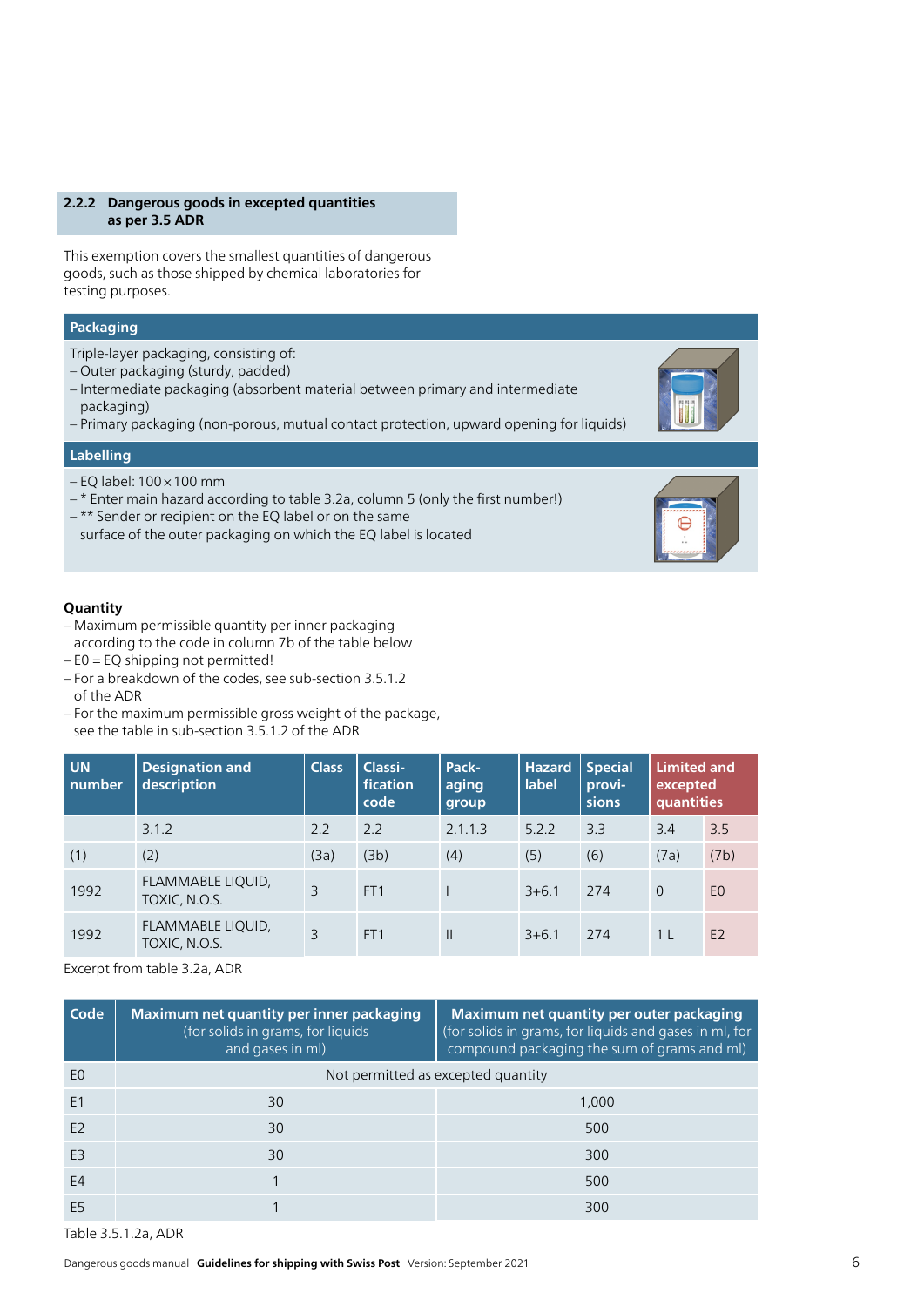# <span id="page-6-0"></span>**2.2.3** Low-power lithium batteries and equipment **containing lithium batteries**

Lithium batteries listed under special provision 188 in section 3.3 of the ADR are covered by this exception.

This exemption also covers batteries for small devices such as cameras, laptops, consumer electronics, replacement batteries for small DIY devices such as cordless screwdrivers, small drills, small gardening tools, etc., regardless of whether only the battery is shipped or whether the battery is installed in the device.

| <b>Composition</b>                                                         | Lithium metal                                                         | Lithium-ion/lithium-polymer                            |
|----------------------------------------------------------------------------|-----------------------------------------------------------------------|--------------------------------------------------------|
| <b>Construction type</b>                                                   | Cell<br>Battery                                                       | Cell<br>Battery                                        |
| Rechargeable                                                               | <b>No</b>                                                             | Yes                                                    |
| Low-power cell/battery                                                     | Cell $\leq 1$ g lithium content<br>Battery $\leq 2$ g lithium content | Cell $\leq$ 20 Wh power<br>Battery $\leq 100$ Wh power |
| <b>Battery or cell allocated UN number</b>                                 | <b>UN 3090</b>                                                        | <b>UN 3480</b>                                         |
| <b>Battery or cell contained in equipment</b><br>or shipped with equipment | <b>UN 3091</b>                                                        | <b>UN 3481</b>                                         |

# **Packaging**

### **Batteries**

- Inner packaging, non-conductive, battery completely enclosed in the inner packaging
- Batteries protected against short circuit
- Resistant outer packaging
- The inner packaging must not have any room to move within the outer packaging

### **Batteries installed in devices**

- Batteries protected against short circuit
- Device secured against unintentional start-up
- Resistant outer packaging
- Devices must not have any room to move within the outer packaging

# **Labelling**

- Label for small, low-power lithium batteries:  $100 \times 100$  mm (if the package is too small, minimum size of 100 mm wide  $\times$  70 mm high)
- Enter the corresponding UN number
- Enter a telephone number that can provide information on the battery

#### **Exemption from labelling**

When shipping a maximum of 2 batteries installed in devices in a single parcel, labelling may be waived if a maximum of 2 such parcels are shipped to a single recipient. For further details on this exemption, see ADR special provision 188 f.

#### **Quantity**

Maximum permissible gross weight of the package: 30 kg





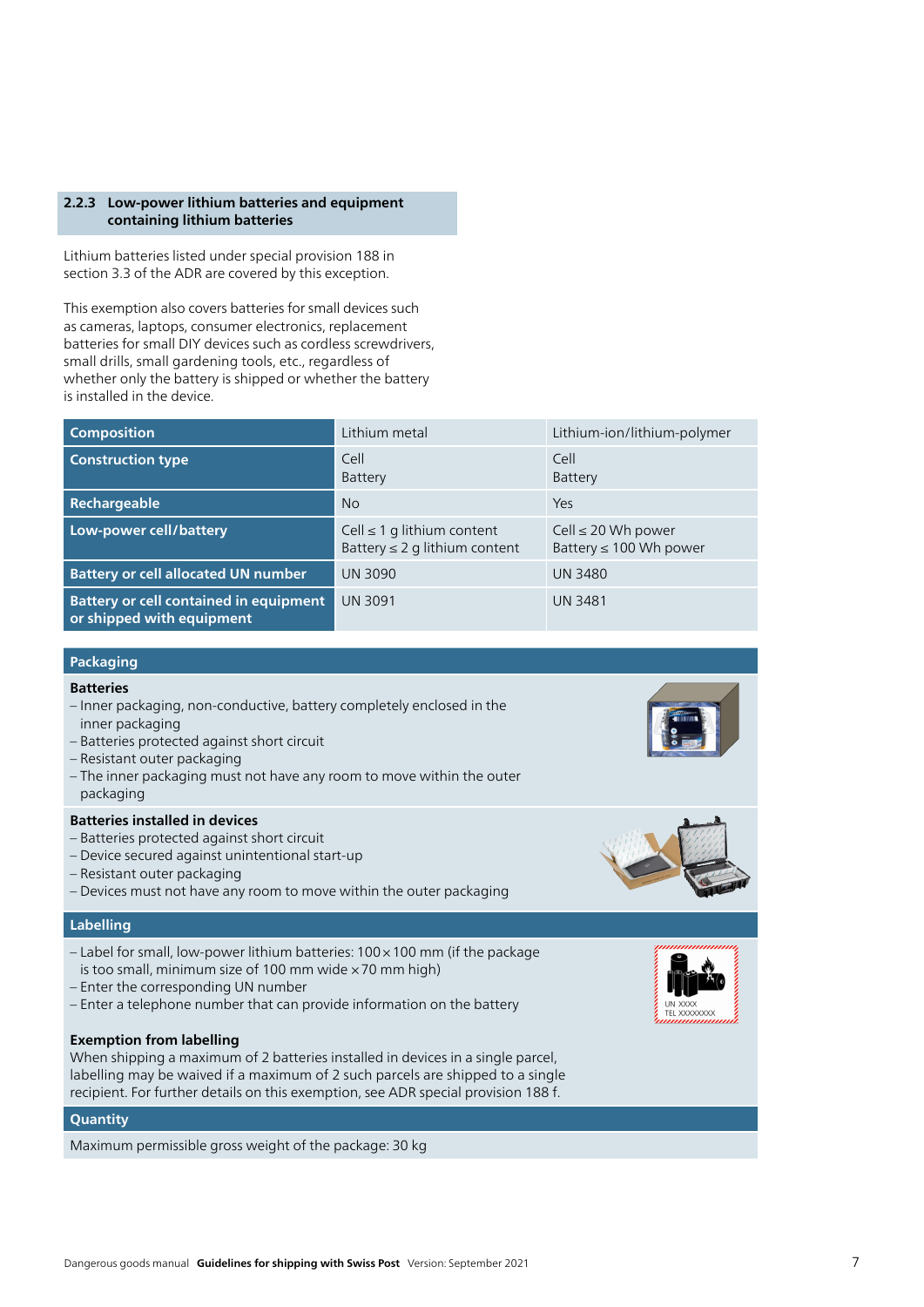#### <span id="page-7-0"></span>**2.2.4 UN3373, biological substance, category B**

Biological substances that pose a risk of infection to healthy people are covered by this exemption. However, the course of the disease must be mild in healthy humans or animals and lead neither to permanent damage nor to death of the infected persons.

# **Packaging**

Triple-layer packaging, consisting of:

# **Outer packaging**

- Resistant
- Rigid, if the inner packaging is not rigid
- The complete package must withstand a drop from a height of
- 1.2 m without the contents leaking out
- One of the surfaces must have a minimum size of  $100 \times 100$  mm

# **Secondary packaging**

- Liquid-tight or dust-tight
- Absorbent material between primary and secondary packaging
- Rigid, if the outer packaging is not rigid

#### **Primary receptacle**

- Liquid-tight or dust-tight
- Padding or physical separation of the primary receptacles from each other

#### **Labelling**

- $-$  UN3373 diamond label, at least 50 $\times$ 50 mm, text size at least 6 mm
- Official designation according to table 3.2 A ADR: "BIOLOGICAL SUBSTANCE, CATEGORY B", or in German "BIOLOGISCHER STOFF, KATEGORIE B" in capitals, text size at least 6 mm
- Orientation arrows on two opposite sides of the package in the case of liquids > 50 ml per primary packaging

#### **Quantity**

Maximum gross weight of the package: 30 kg

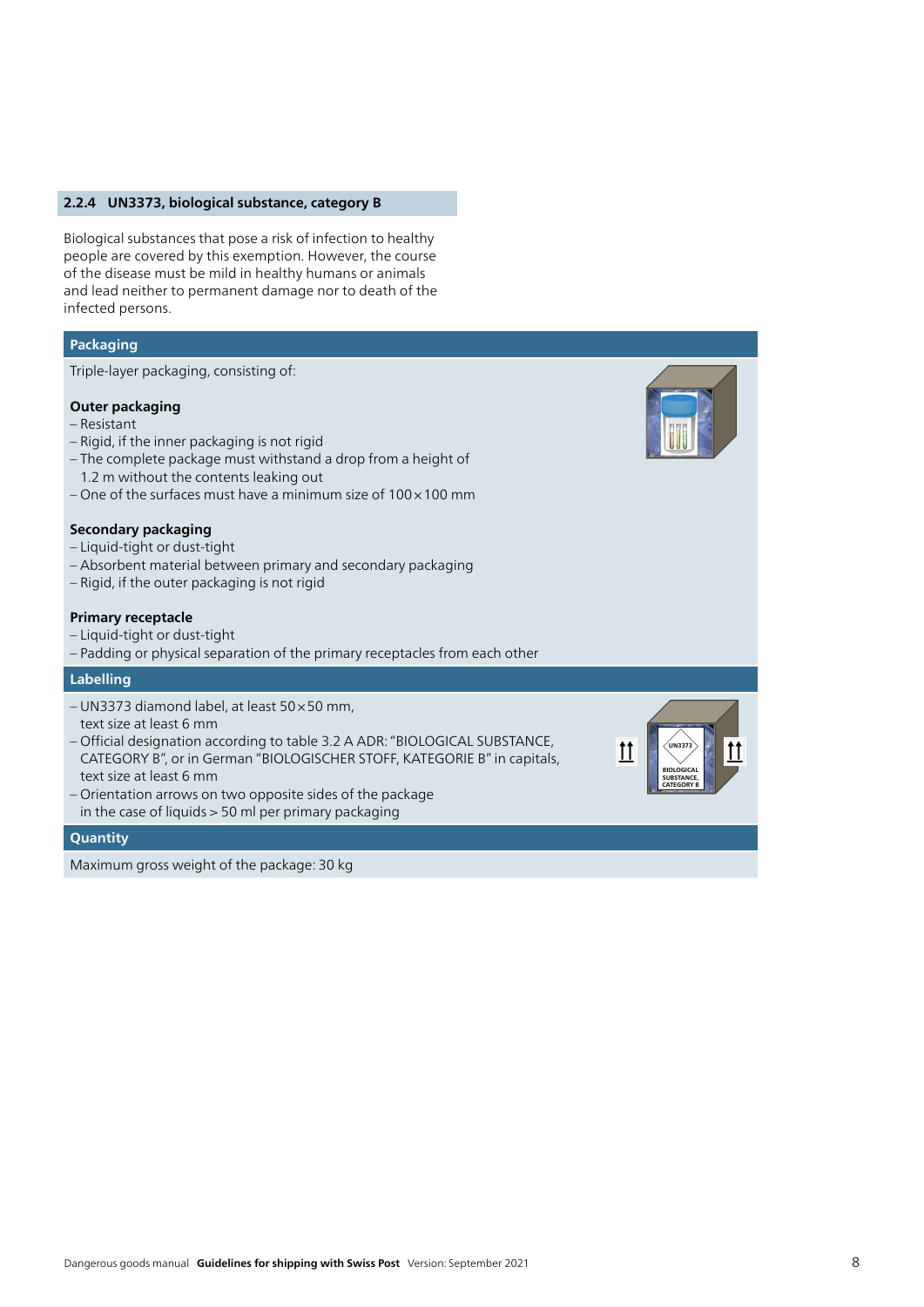### <span id="page-8-0"></span>**2.2.5 Excepted medical samples**

This exemption covers human or veterinary samples that have a minimal likelihood of containing pathogens.

#### **Packaging**

Triple-layer packaging, consisting of:

#### **Outer packaging**

- Sufficiently rigid
- One of the surfaces must have a minimum size of  $100 \times 100$  mm

#### **Secondary receptacle**

- Waterproof
- Absorbent material between primary and secondary packaging

#### **Primary receptacle**

- Waterproof
- Padding or physical separation of the primary receptacles from each other

### **Labelling**

Labelling of the package in capital letters: "EXEMPT HUMAN SPECIMEN" or "EXEMPT ANIMAL SPECIMEN" or in German "FREIGESTELLTE MEDIZINISCHE PROBE" oder "FREIGESTELLTE VETERINÄRMEDIZINISCHE PROBE"

#### **Quantity**

Maximum gross weight of the package: 30 kg

### **2.2.6 Dry ice**

Consignments cooled with dry ice are subject only to regulations regarding packaging and labelling.

#### **Packaging**

#### **Outer packaging**

- Well isolated
- Gas-permeable (danger of bursting in gas-tight containers)
- Prevents the unintentional release of the dry ice
- **Inner packaging** Cold-resistant to minus 78 °C

# **Labelling**

Labelling of the package in capital letters:

- Variant 1: Shipping dry ice, labelling: "DRY ICE" or "CARBON DIOXIDE, SOLID"
- Variant 2: Shipping dry ice for refrigeration purposes, labelling: "DRY ICE, AS COOLANT"
- or "CARBON DIOXIDE, SOLID, AS COOLANT"

### **Quantity**

Maximum gross weight of the parcel upon handover: 30 kg

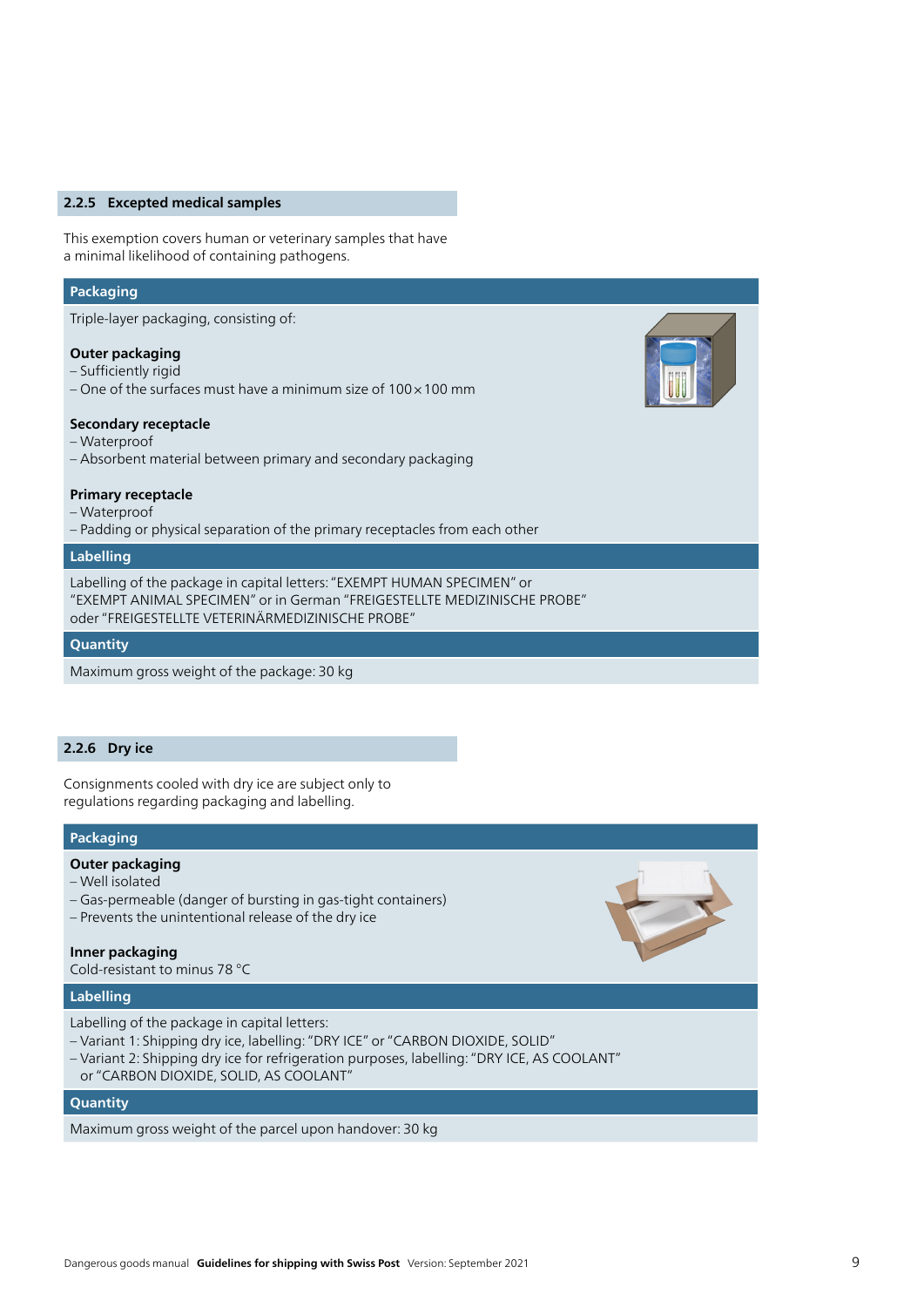# <span id="page-9-0"></span>**2.2.7 Small gas cylinders**

Small gas cylinders of UN 1006 ARGON, COMPRESSED, UN 1013 CARBON DIOXIDE, UN 1046 HELIUM, COMPRESSED and UN 1066 NITROGEN, COMPRESSED, for which the product does not exceed the test pressure and capacity of 152 bar × litres may be transported in the parcel channel in an outer packaging with appropriate labelling.

# **Packaging**

### **Outer packaging**

– Sturdy outer packaging – Padded

### **Inner packaging**

The gas cylinders must comply with the general construction, testing and filling regulations.

# **Labelling**

Diamond label, minimum size of  $100 \times 100$  mm with the corresponding UN number



# **Quantity**

Maximum gross weight of the parcel upon handover: 30 kg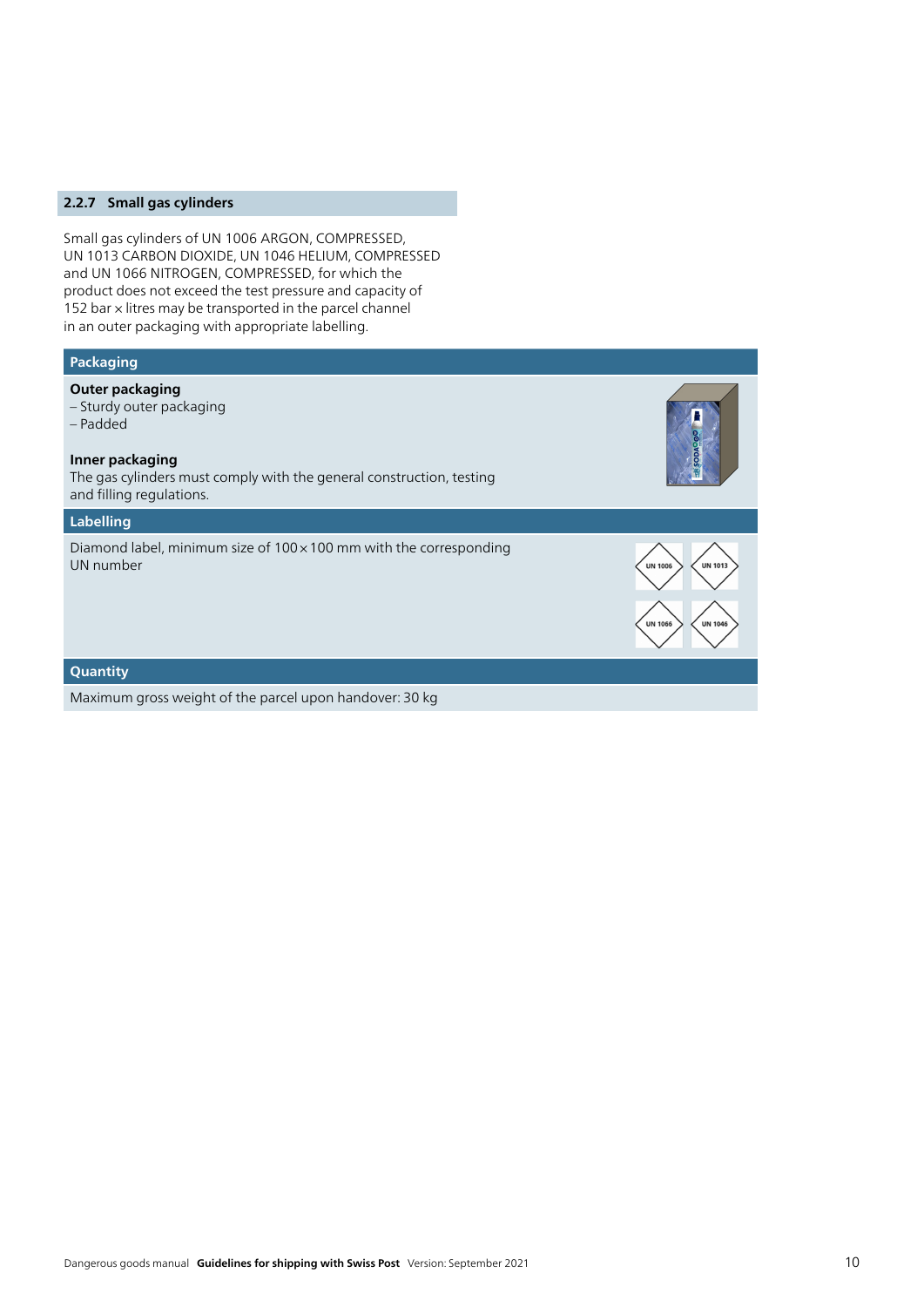# <span id="page-10-0"></span>**3 Dangerous goods in the letter channel**

# **3.1 Permitted dangerous goods**

In the national letter channel, Swiss Post only carries the dangerous goods described below.

# **3.2 UN3373, biological substance, category B**

Biological substances that pose a risk of infection to healthy people are covered by this exemption. However, the course of the disease must be mild in healthy humans or animals and lead neither to permanent damage nor to death of the infected persons.

# **Packaging**

Triple-layer packaging, consisting of:

#### **Outer packaging**

- Resistant
- Rigid, if the inner packaging is not rigid
- The complete package must withstand a drop from a height of 1.2 m without the contents leaking out
- One of the surfaces must have a minimum size of  $100 \times 100$  mm

#### **Secondary packaging**

- Liquid-tight or dust-tight
- Absorbent material between primary and secondary packaging
- Rigid, if the outer packaging is not rigid

### **Primary receptacle**

- Liquid-tight or dust-tight
- Padding or physical separation of the primary receptacles from each other

#### **Labelling**

 $-$  UN3373 diamond label, at least 50 $\times$ 50 mm, text size at least 6 mm – Official designation according to table 3.2 A ADR: "BIOLOGICAL SUBSTANCE, CATEGORY B", in capitals, text size at least 6 mm



#### **Quantity**

Maximum gross weight of the letter:

- B5: 250 g
- B4: 1,000 g

Content maximum 50 ml per primary receptacle, as it is not possible to maintain the orientation of a package in letter mailing.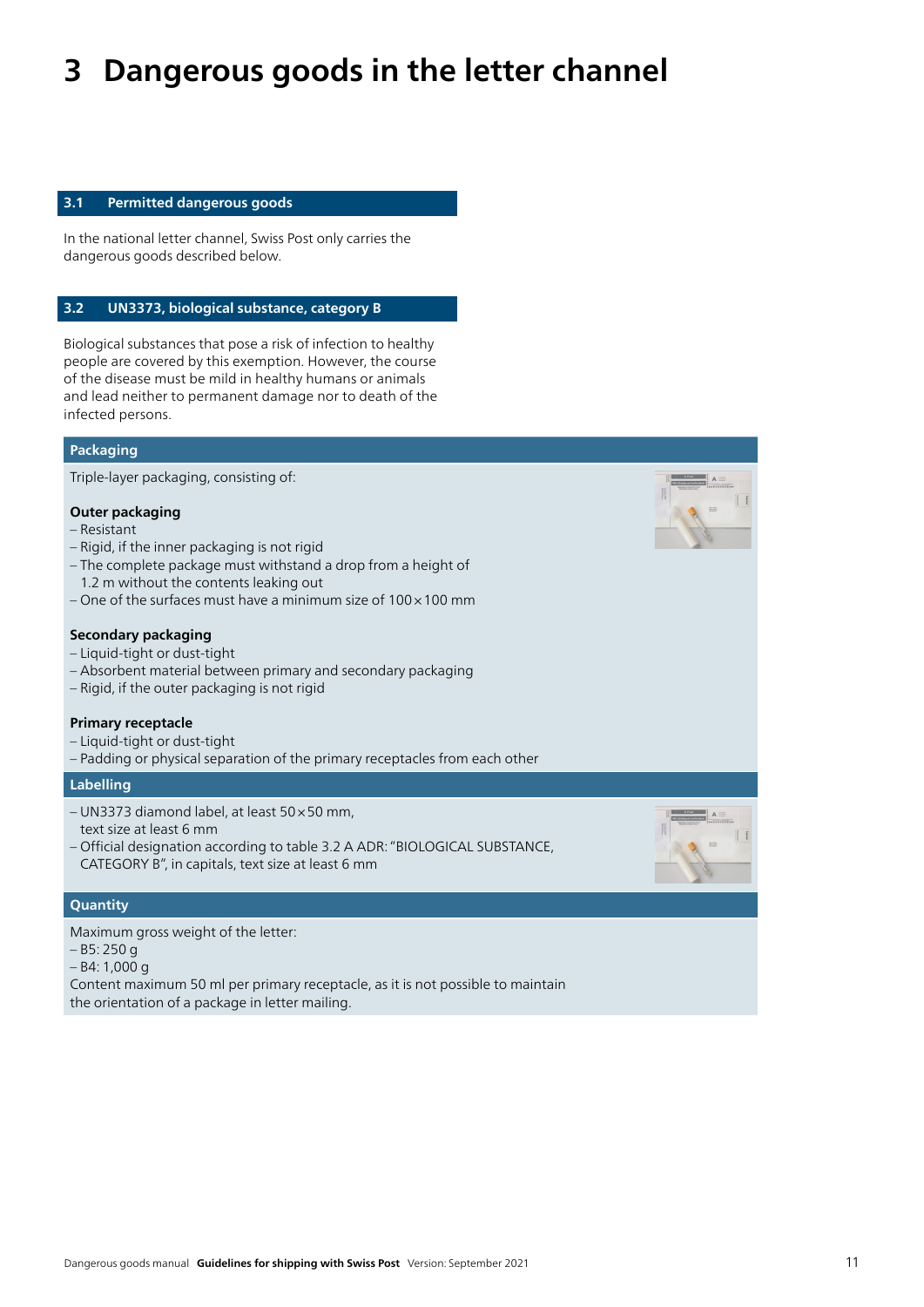# <span id="page-11-0"></span>**3.3 Excepted medical samples**

This exemption covers human or veterinary samples that have a minimal likelihood of containing pathogens.

#### **Packaging**

Triple-layer packaging, consisting of:

# **Outer packaging**

- Sufficiently rigid
- One of the surfaces must have a minimum size of  $100 \times 100$  mm

### **Secondary receptacle**

- Waterproof
- Absorbent material between primary and secondary packaging

# **Primary receptacle**

- Waterproof
- Padding or physical separation of the primary receptacles from each other

# **Labelling**

Labelling of the package in capital letters: "EXEMPT HUMAN SPECIMEN" or "EXEMPT ANIMAL SPECIMEN" or in German "FREIGESTELLTE MEDIZINISCHE PROBE" oder "FREIGESTELLTE VETERINÄRMEDIZINISCHE PROBE"

#### **Quantity**

Maximum gross weight of the letter: – B5: 250 g – B4: 1,000 g

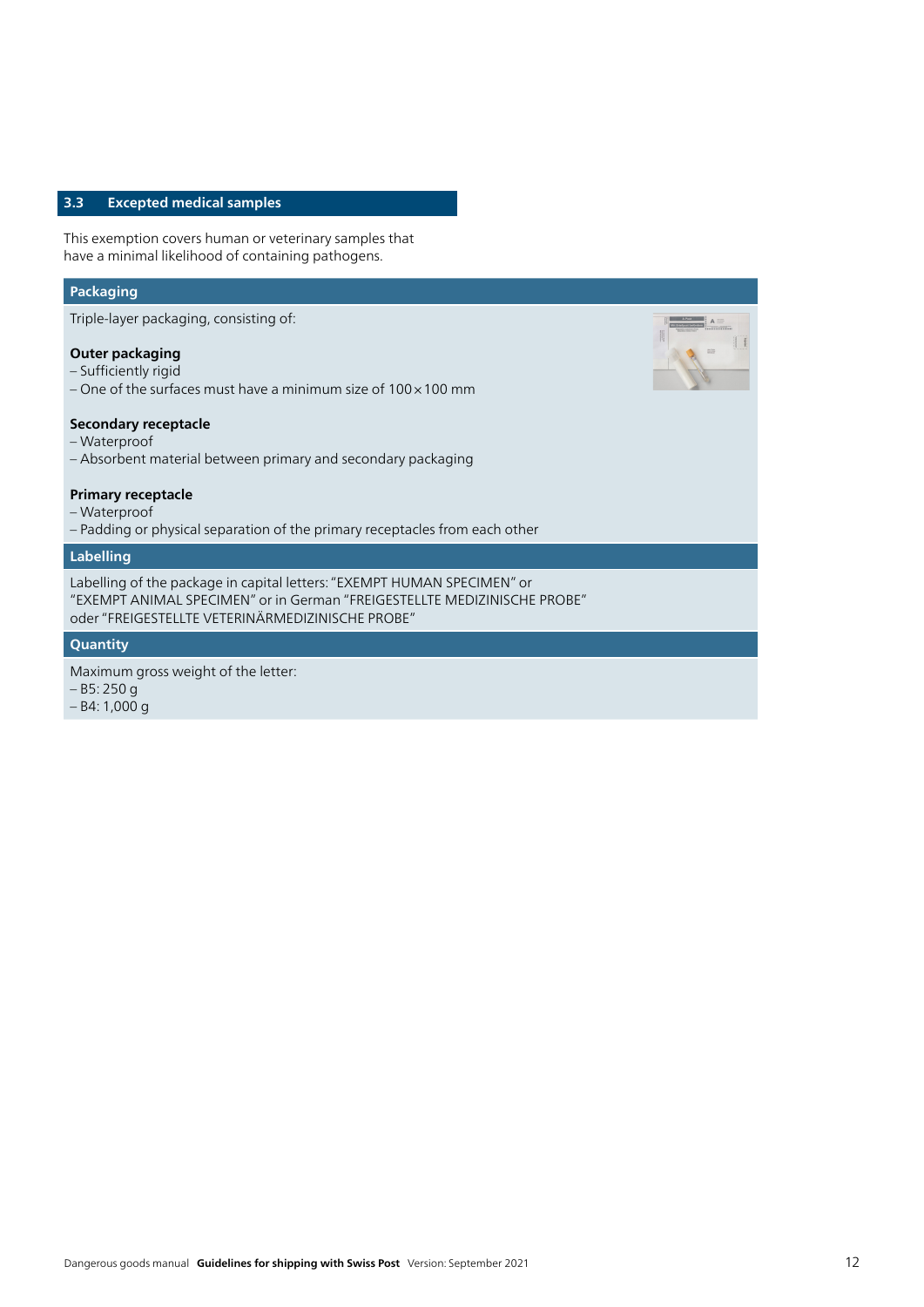# <span id="page-12-0"></span>**4 Notes**

Please follow Swiss Post's labelling requirements for letters (data matrix code and LAB) and parcels (value-added service barcode). See our website for more information.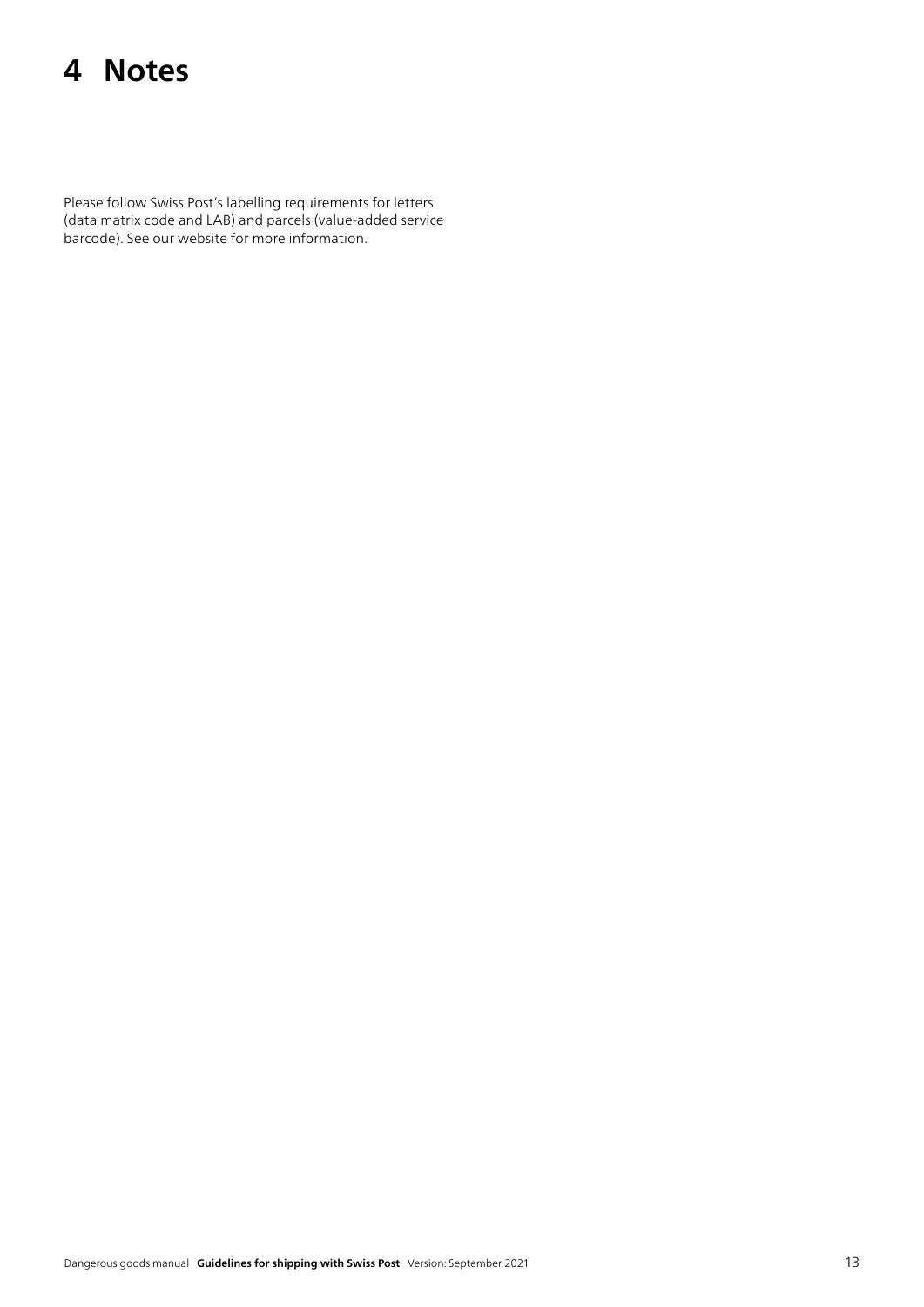# <span id="page-13-0"></span>**5 Consignment exclusions**

# **5.1 Parcel post**

Parcel post may not carry dangerous goods that are not subject to exemptions relating to their classification or packed quantity.

The following are examples of dangerous goods that are not approved for transport in the parcel channel:

- Car batteries that are not secure from leakage and that are not appropriately packaged or secured
- Defective lithium batteries
- Bicycle batteries that are not installed on a bicycle
- Fireworks such as rockets, Bengal matches, table bombs, etc.
- Radioactive materials in excepted packages (UN 2910)

## **5.1.1 Swiss-Express "Innight"**

The following are excluded from carriage as Swiss Express "Innight" consignments:

- Class 1 explosive substances and articles, as main or sub sidiary hazards, except sub-class 1.4
- Class 4.1 temperature controlled substances
- Class 5.2 temperature controlled substances
- Class 7 radioactive materials, apart from excepted packages
- Dangerous goods which cannot be carried under the exemption relating to the quantity of dangerous goods per transport unit (transport category 0, 1.1.3.6 ADR)

#### **5.2 Groupage service**

The following dangerous goods are excluded from transport in our groupage service:

- Class 1 explosive substances and articles, as main or subsidiary hazards, except sub-class 1.4
- Class 4.1 temperature controlled substances
- Class 5.2 temperature controlled substances
- Class 7 radioactive materials, apart from excepted packages

#### **5.3 Letter mail**

Dangerous goods as defined by the Agreement concerning the International Carriage of Dangerous Goods by Road (ADR) may not be sent by letter mail. Exceptions: category B biological substances and excepted medical or veterinary laboratory samples.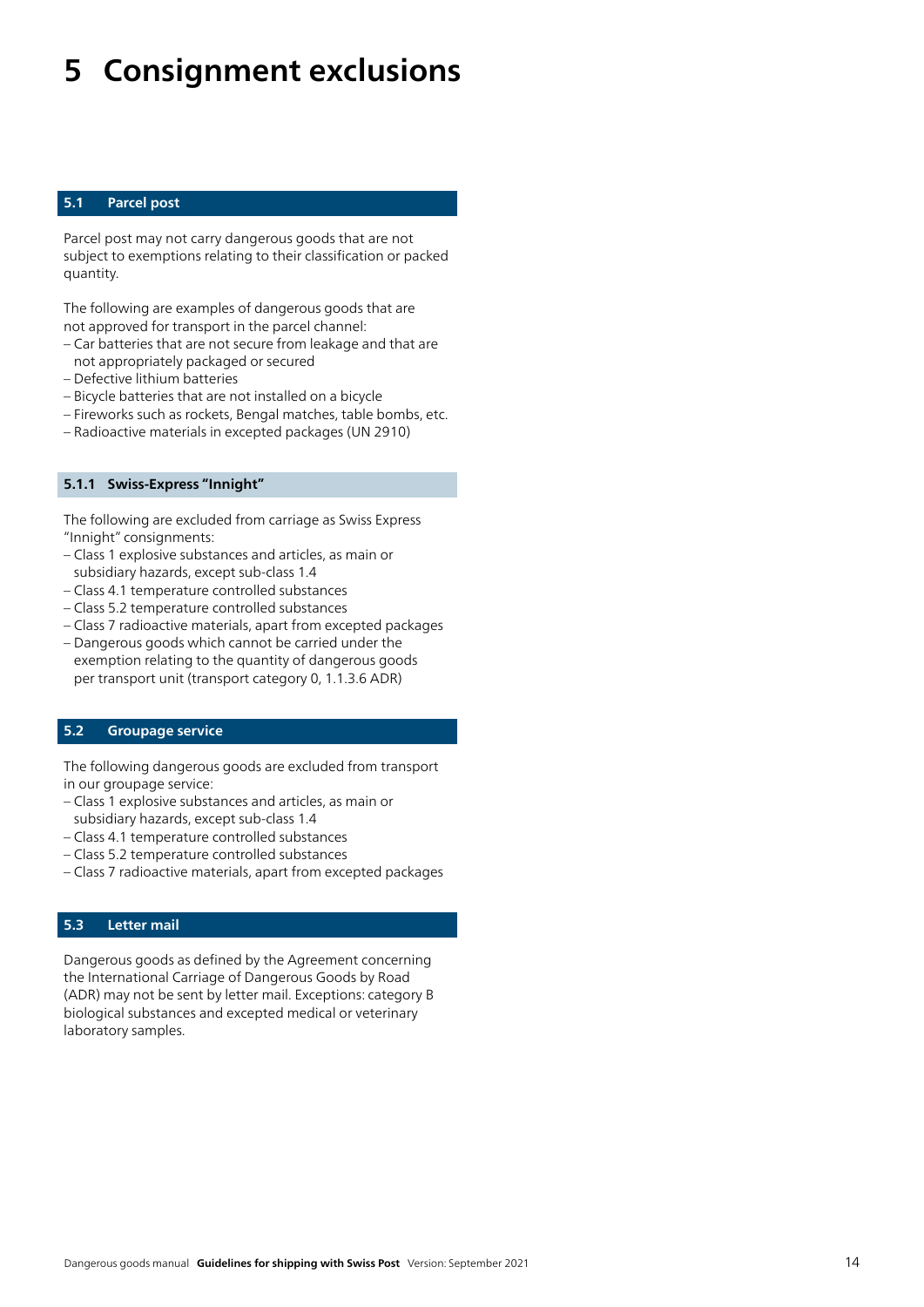# <span id="page-14-0"></span>**6 Responsibilities of the sender**

Regardless of whether you submit dangerous goods for carriage as a private individual or for a company, you are responsible for ensuring compliance with the provisions of the dangerous goods legislation:

- Only dangerous goods permitted for shipment may be submitted for carriage
- The carrier's consignment exclusions must be observed
- The dangerous goods must be packed in accordance with the regulations
- Packages containing dangerous goods must be correctly labelled
- Where necessary, the required documents must be correctly issued and submitted

Please contact [dangerous.goods@swisspost.ch](mailto:dangerous.goods@swisspost.ch) for detailed instructions on sending dangerous goods. We will be pleased to inform you in detail about the right shipping method for your consignment.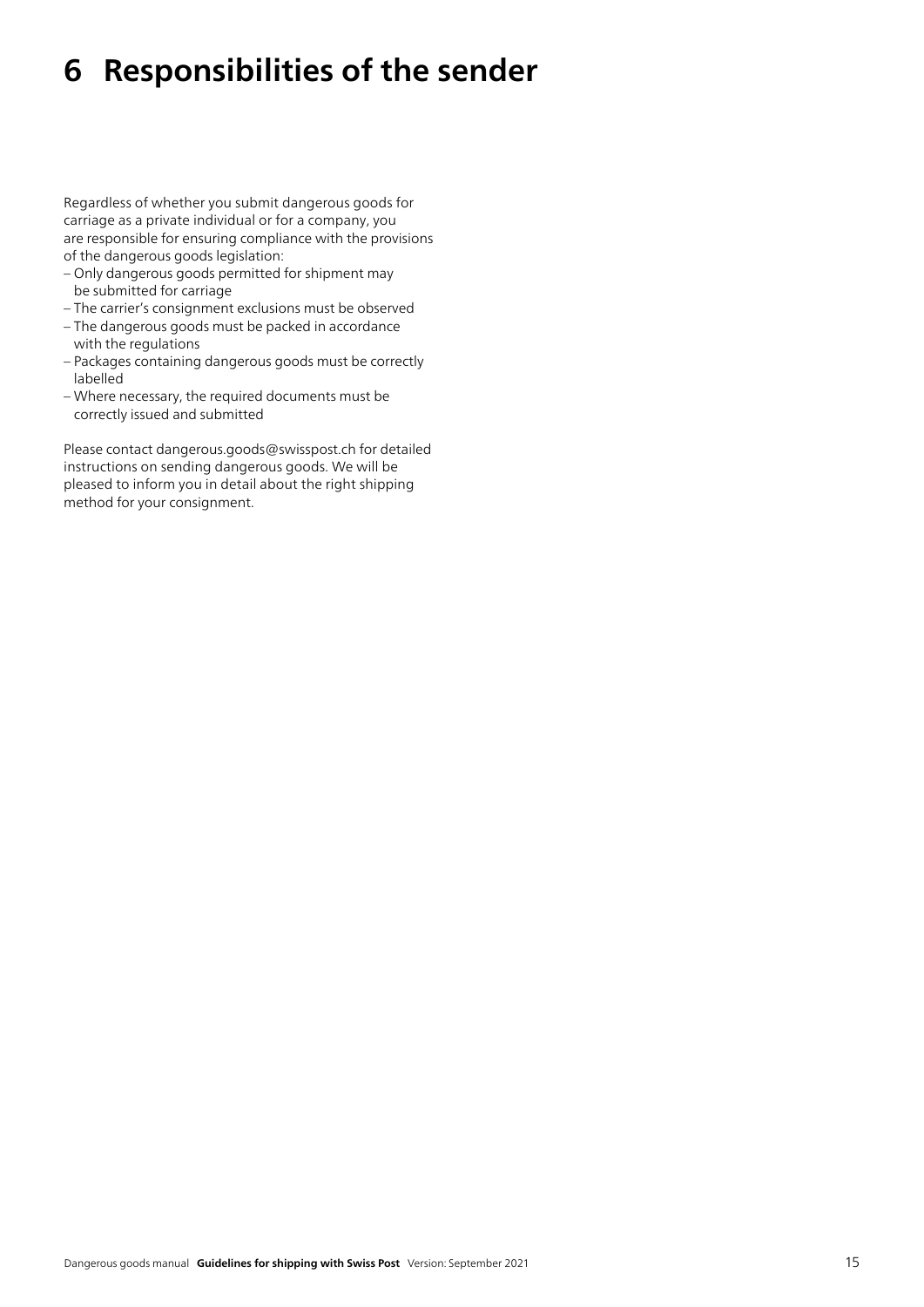# <span id="page-15-0"></span>**7 Liability**

As the sender, you are responsible for ensuring that any dangerous goods that you submit to Swiss Post for carriage are only those permitted for consignment by letter mail or parcel post. You must also ensure that the dangerous goods are correctly classified, labelled and packaged in accordance with the Agreement concerning the International Carriage of Dangerous Goods by Road (ADR).

As the sender, you are liable for damage caused by failure to comply with our consignment exclusions, missing or incorrect labelling, inadequate packaging and incorrect classification of the dangerous goods.